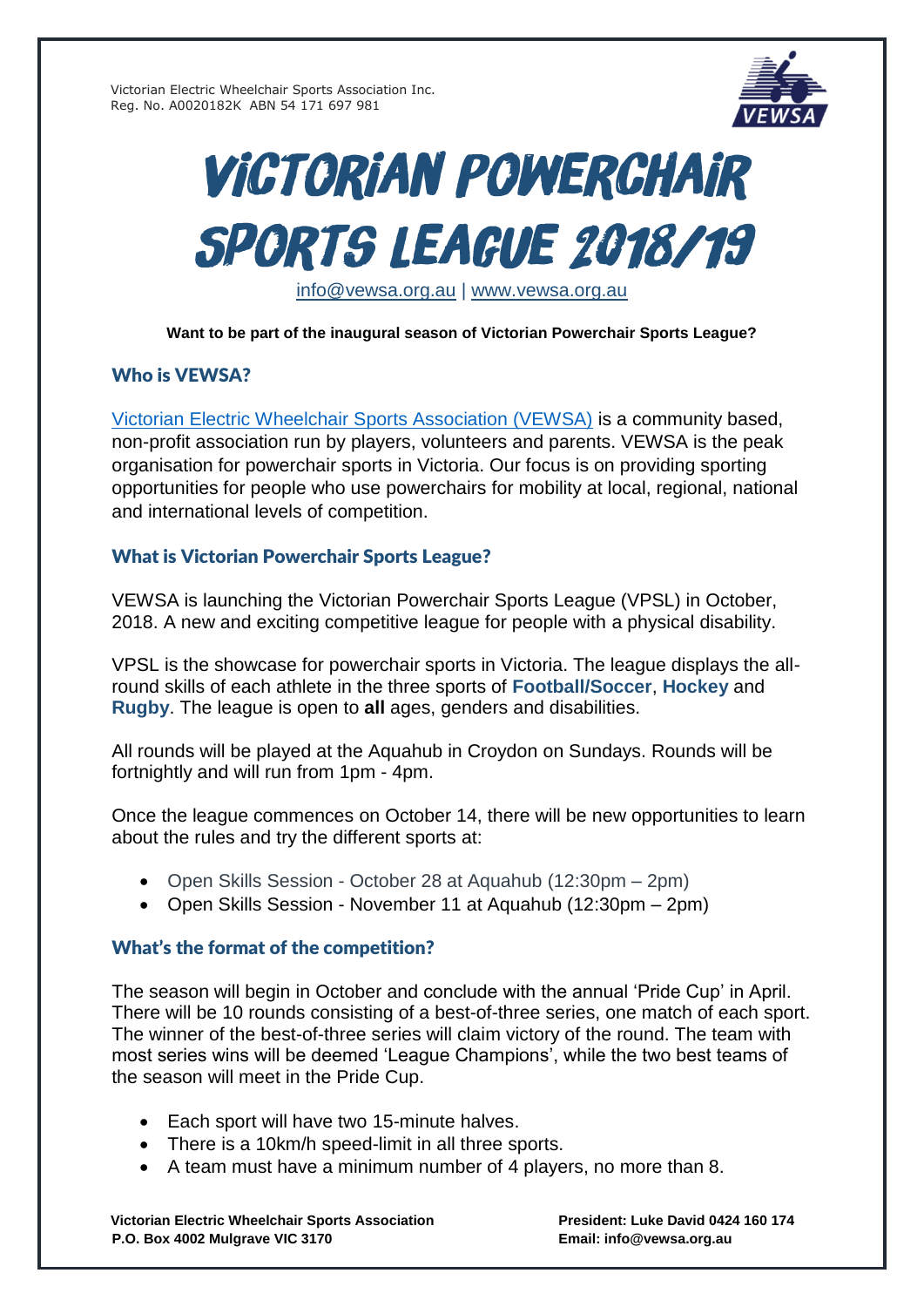

- Two transfer markets (December & February) will give teams the opportunity to draft, trade or loan players.
- A **junior/development program** will run alongside the VPSL for any new players who join up throughout the season.
- A team of six will be picked to represent Victoria at the National Electric Wheelchair Sports event held in Sydney each year.

#### What are the sports played?

There are three sports played during the VPSL. Let's take a quick look at each of these sports!

• Powerchair Football/Soccer

A metal guard is mounted onto a player's powerchair which is then used to push and 'spin-kick' a 330mm Football.

Powerchair Football is a very tactical sport that requires skill, team work and communication. The sport is strictly non-contact and features at two National competitions as well as **Internationally** with a World Cup held every four years.



*Powerchair Football*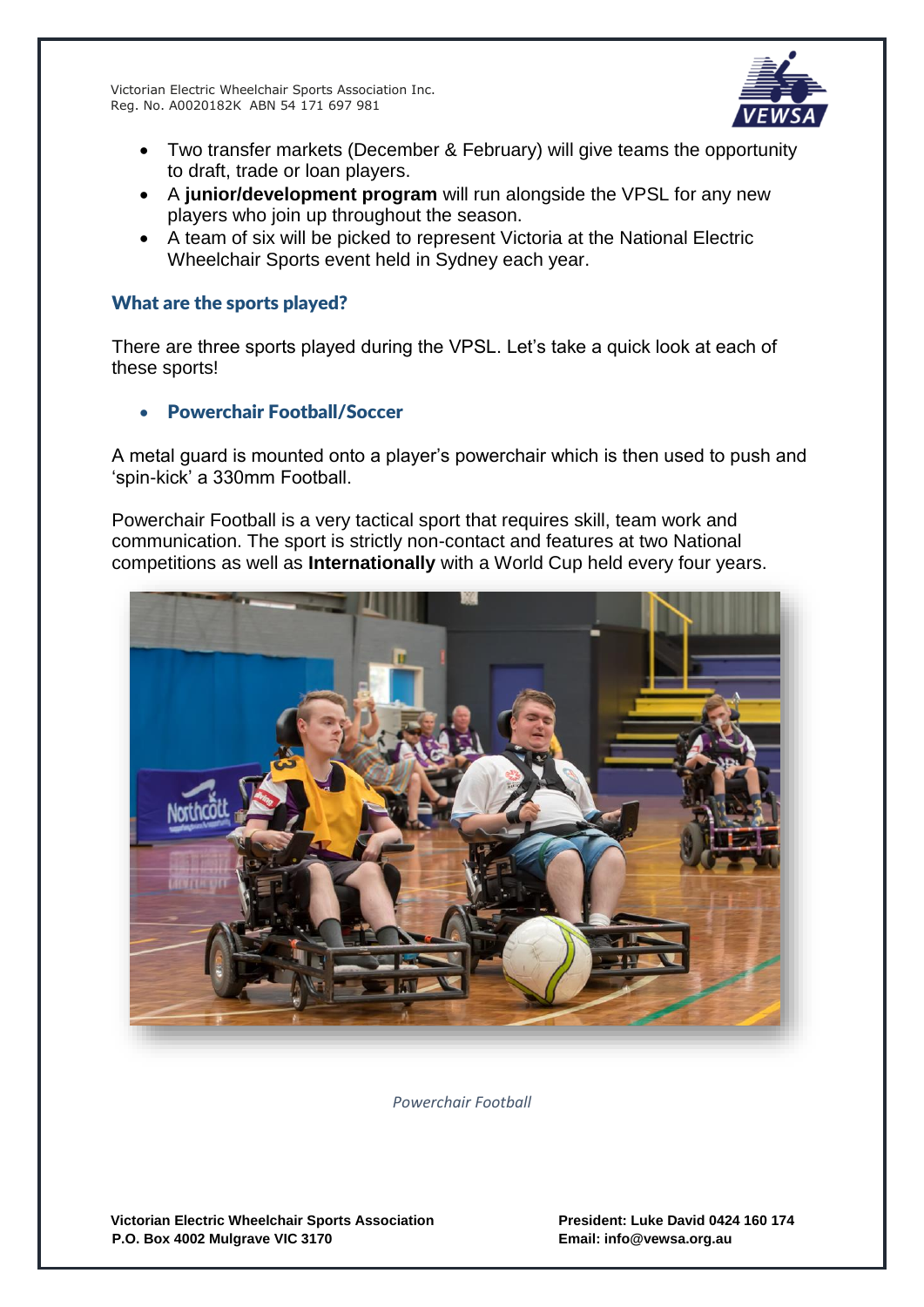

## • Powerchair Hockey

Powerchair Hockey is broadly based on Ice Hockey/Floorball. A barrier surrounds the court which allows players to rebound the ball. It is a competitive, high intensity sport. It is a fast-paced, tactical game and thus an excellent spectator's sport! Powerchair Hockey is relatively new in Victoria but with two Victorian in the current Australian Team, the sport is bound to grow! The sport is played **Internationally** with a world championship held every four years.



*Powerchair Hockey*

**Victorian Electric Wheelchair Sports Association President: Luke David 0424 160 174 P.O. Box 4002 Mulgrave VIC 3170 Email: info@vewsa.org.au**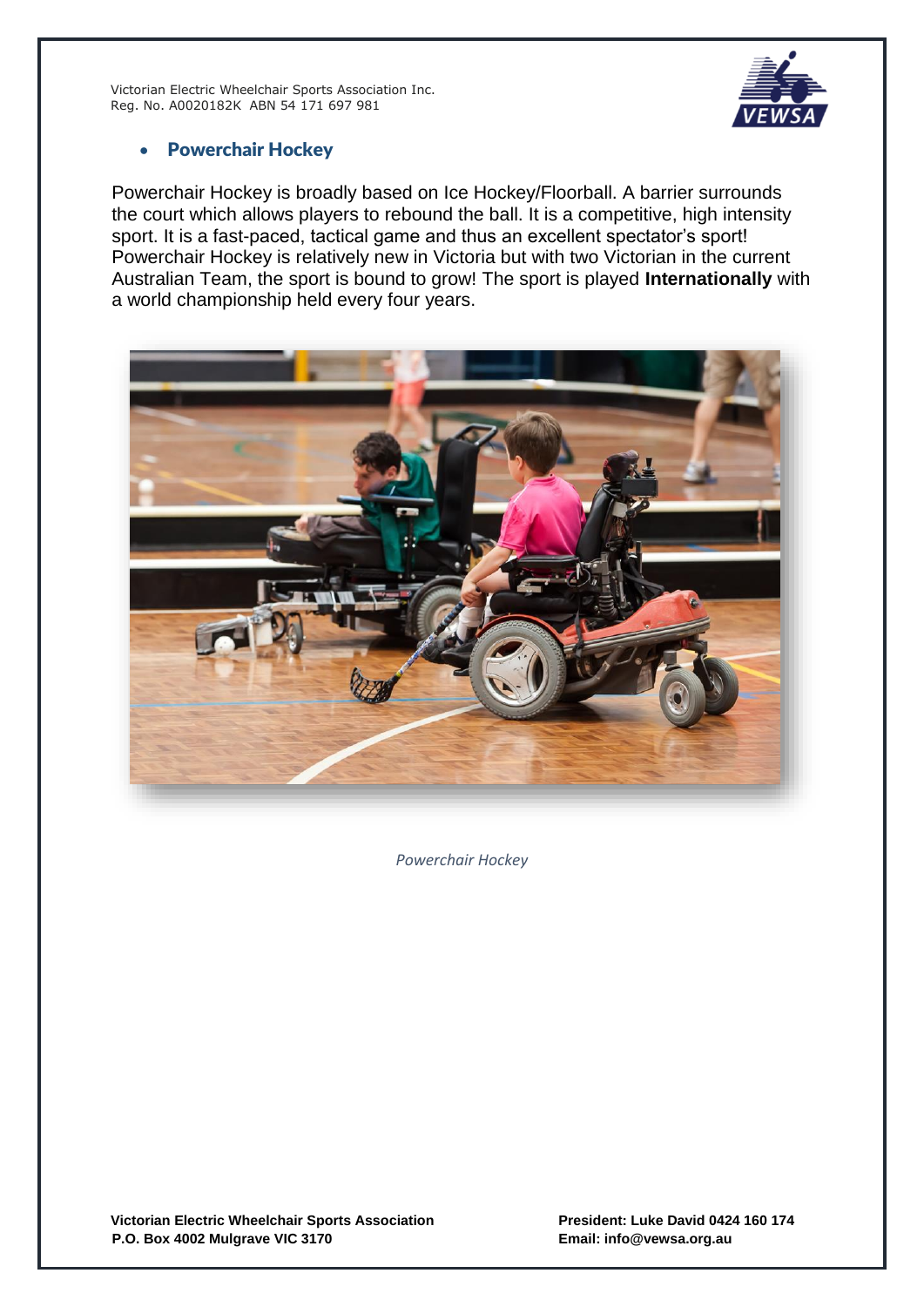

## • Rugby (Touch Rugby)

The sport is played by imagining the flight of a ball between numbered players who call the number of their team mate who is intended to receive the 'ball', subject to 'Tackles' by opposing players. This is to make the sport as fair as possible, where players only need a voice and good driving skills to compete. A tennis ball is used to commence play and to convert a TRY into a GOAL. It is a contact sport and players are required to have a foot-guard on their powerchair.



*Rugby (Touch Rugby)*

Victorian Electric Wheelchair Sports Association **President: Luke David 0424 160 174**<br>P.O. Box 4002 Mulgrave VIC 3170 **P.O. Box 4002 Mulgrave VIC 3170 P.O. Box 4002 Mulgrave VIC 3170**